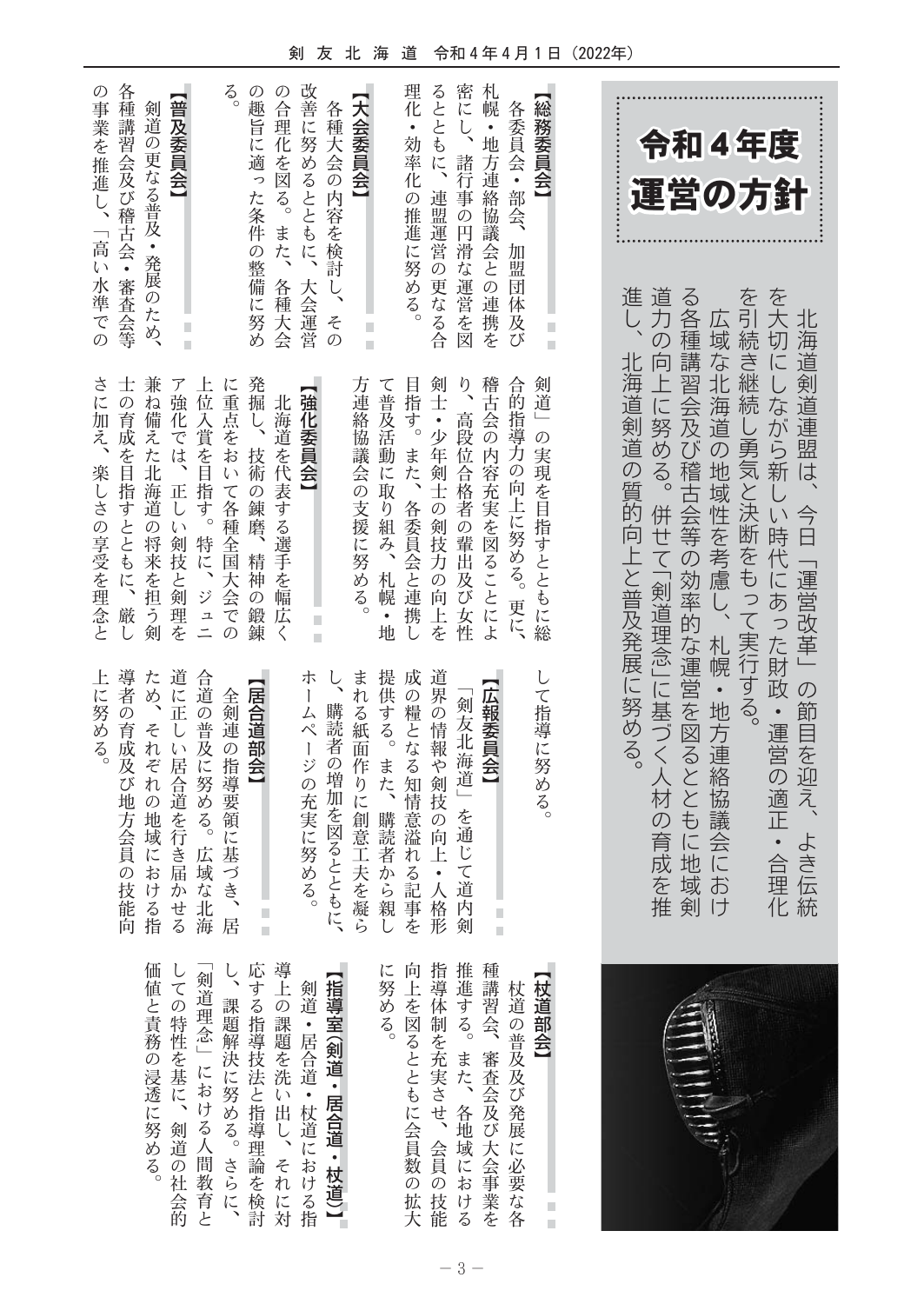## 剣 友 北 海 道 令和4年4月1日(2022年)

|                                        |                                         |                                                               |                                                                   | $6\phantom{.0}$                                   |                                             |                                                 |                                                             |                                                                                               |                                                                                             | 5                                    |                                                                                 |                                                    |                                       | $\overline{4}$                                                            |                                                                            |                                               | 月                                       |
|----------------------------------------|-----------------------------------------|---------------------------------------------------------------|-------------------------------------------------------------------|---------------------------------------------------|---------------------------------------------|-------------------------------------------------|-------------------------------------------------------------|-----------------------------------------------------------------------------------------------|---------------------------------------------------------------------------------------------|--------------------------------------|---------------------------------------------------------------------------------|----------------------------------------------------|---------------------------------------|---------------------------------------------------------------------------|----------------------------------------------------------------------------|-----------------------------------------------|-----------------------------------------|
| 26                                     | 25                                      | 19                                                            | 18<br>\$<br>19                                                    | 15<br>S<br>17                                     | 11                                          | 5                                               | 5                                                           | 4                                                                                             | 29                                                                                          | 21                                   | 15                                                                              | 29                                                 | 17                                    | 16<br>$\mathcal{S}_{\mathcal{S}}$<br>17                                   | 9                                                                          | $\overline{2}$                                | 日                                       |
| Ħ                                      | 土                                       | Ħ                                                             | 土<br>$\mathcal{L}_{\mathcal{L}}$<br>$\Box$                        | 水<br>S<br>金                                       | 土                                           | Ħ                                               | Ħ                                                           | 土                                                                                             | 日                                                                                           | 土                                    | Ħ                                                                               | 金<br>$\bullet$<br>祝                                | Η                                     | 土<br>$\mathcal{S}_{\mathcal{S}}$<br>$\overline{H}$                        | 土                                                                          | 土                                             | 曜日                                      |
| 第<br>77<br>回<br>国体<br>:剣道競技予選会<br>(成年) | 第<br>77<br>回<br>国<br>体<br>剣道競技予選会<br>分年 | 第<br>道45<br>場回<br>連北<br>盟海<br>主道<br>一催道場<br>(道剣連後援)<br>大<br>会 | 都東<br>府 •<br>県北<br>対海<br>抗道<br>女対<br>子抗<br>強強<br>化化鍊鍊<br>成成<br>会会 | 第<br>68<br>回<br>北海道高等学校剣道選手<br>権<br>大<br>会<br>(後援 | 全剣連<br>剣道合<br>同稽古会②兼<br>剣道<br>月<br>例<br>稽古会 | 令<br>和<br>4<br>年度北<br>海道剣道選手<br>権大<br>슺<br>(男女) | 海第<br>道68<br>女回子北<br>剣道段別選手権大会海道剣道段別選手権<br>(初~二段)<br>回<br>北 | 第海第<br>62道68<br>回女回<br>「東北・山道」<br>「東北 道道」<br>北段剣道<br>;道対抗剣道大会選手選考会<br>那選手権大会(三~七段)兼(段別選手権大会会) | 第第北<br>3456海<br>回回道<br>北北剣<br>海海道<br>道道連<br>高剣盟<br>齢道創<br>者祭立<br>剣道大会<br>70<br>周<br>年<br>記念 | 剣道月<br>例<br>稽古<br>会                  | 第第<br>4968<br>回回<br>北北<br>海海道<br>4女子学生:草<br>前選手<br>選権<br>手天<br>権会<br>大会<br>(後援) | 第<br>派70<br>遣回<br>全<br>$\Box$<br>本都道府県対抗<br>剣道優勝大会 | 第<br>20<br>回<br>全日本選抜剣道八段優勝大会<br>(派遣) | 都剣<br> 府県対:<br>抗化<br><b>.男子・・・</b><br>女化<br>子錬<br>強成<br>化会<br>錬<br>成<br>会 | 全<br>15剣<br>時連<br>30剣<br>分道<br>荅<br>S<br>同稽古会①兼剣道<br>肎<br>例<br>3稽古会        | 剣道ジ<br>$\mathfrak{\text{1}}$<br>ニア強化要員錬成<br>슺 | 大<br>会<br>$\bullet$<br>錬<br>成<br>事<br>業 |
| サ体<br>ブ育<br>アセ<br>リン<br>タ<br>ナ         | 千歳<br>市<br>武道館                          | 伊<br>達<br>市                                                   | ター 業技術型<br>訓<br>練<br>セ<br>$\mathcal{V}$                           | 函館<br>芾                                           | 剣体<br>道育<br>室セ<br>ン<br>タ                    | 同<br>右                                          | サ体<br>ブ育<br>アセ<br>リン<br>タ<br>L<br>ナ                         | サ体<br>ブ育<br>アセ<br>リン<br>タ<br>Ť<br>ナ                                                           | サ体<br>ブ育<br>セ<br>$\overline{\mathcal{T}}$<br>リン<br>タ<br>$\boldsymbol{+}$<br>1               | 剣体<br>道育<br>室セ<br>$\mathcal{V}$<br>タ | 北<br>大<br>体<br>育<br>(予定)                                                        | 大<br>阪<br>市                                        | 名古屋市                                  | 産業<br>タ<br>技<br>術<br>訓<br>練<br>セ<br>$\mathcal{V}$                         | サ体<br>ブ育<br>セ<br>$\overline{\mathcal{T}}$<br>IJ<br>$\mathcal{V}$<br>タ<br>ナ | ン石<br>夕狩<br>B<br>&<br>G<br>海洋<br>セ            | 開<br>催<br>地                             |

|                                      | $\boldsymbol{9}$                    |                        |                                         |                                         |                                            |                                                       | 8                   |                                                                              |                                                     |                                       |                                            |                                        |                          | 7                                       |                                                               |                                      |                                                   | 月                                       |
|--------------------------------------|-------------------------------------|------------------------|-----------------------------------------|-----------------------------------------|--------------------------------------------|-------------------------------------------------------|---------------------|------------------------------------------------------------------------------|-----------------------------------------------------|---------------------------------------|--------------------------------------------|----------------------------------------|--------------------------|-----------------------------------------|---------------------------------------------------------------|--------------------------------------|---------------------------------------------------|-----------------------------------------|
| 4                                    | 3<br>S<br>4                         | 3<br>١<br>4            | 27<br>$\mathcal{S}_{\mathcal{S}}$<br>29 | 20<br>$\mathcal{S}_{\mathcal{S}}$<br>21 | 19<br>$\left\{ \right.$<br>21              | 13<br>$\mathcal{S}_{\mathcal{S}}$<br>14               | 13                  | 7                                                                            | 6                                                   | $\frac{2}{\mathcal{S}}$<br>6          | 30<br>$\mathcal{L}_{\mathcal{L}}$<br>31    | 23                                     | 23                       | 16<br>$\mathcal{S}_{\mathcal{S}}$<br>17 | 10                                                            | 10                                   | 3                                                 | 日                                       |
| H                                    | 土<br>$\mathsf{S}$<br>H              | 土<br>$\mathsf{S}$<br>E | 土<br>$\mathcal{S}_{\mathcal{S}}$<br>月   | 土<br>$\mathcal{S}_{\mathcal{S}}$<br>H   | 金<br>$\mathcal{S}_{\mathcal{S}}$<br>$\Box$ | 土<br>$\mathcal{S}_{\mathcal{S}}$<br>H                 | 土                   | Ħ                                                                            | 土                                                   | 火<br>$\mathcal{S}_{\mathcal{S}}$<br>土 | 土<br>$\mathcal{S}_{\mathcal{S}}$<br>E      | 土                                      | 土                        | 土<br>$\mathcal{S}_{\mathcal{S}}$<br>E   | Ħ                                                             | Ħ                                    | Η                                                 | 曜日                                      |
| 第<br>61<br>回<br>全日本女子剣道選手権大会<br>(派遣) | 国<br>体<br>成<br>《年道外<br>強化遠征<br>(予定) | 杖道強化錬成<br>会            | 国<br>体<br>少<br>年道外強化遠征<br>(予定)          | 剣道骨太強化<br>要員錬成会                         | 中<br>体連<br>全国剣道大会<br>(主管                   | 剣道ジ<br>그<br>$\equiv$<br>$\overline{f}$<br>強化要員錬成<br>会 | 剣道月例<br>稽古会         | 第第<br>6471<br>回回<br><b>二六海道:</b><br>二少<br>少年<br>年剣<br>-剣道錬成<br>成大<br>大会<br>会 | 北赤<br>海胴大<br>》剣道準備<br>盟<br>創立<br>70<br>周年<br>詑<br>念 | 中<br>央道場暑中稽古                          | 第<br>$\frac{42}{\Box}$<br>全道中学校剣道大会<br>(共催 | (都道:<br><b>』府県予選会)</b><br>(後援) 創道選手権大会 | 剣道月例稽古会                  | 北<br>海道高齢剣友会団<br>体<br>剣道交流大会<br>(後援)    | 第<br>14<br>回<br>全<br>日本都道府<br>"県対<br>安子<br>剣道大<br>슺<br>派<br>遣 | 第<br>57<br>回<br>北<br>海道居合道<br>天<br>会 | 第<br>62<br>回<br> 東北<br>$\bullet$<br>北<br>海道対抗剣道大会 | 大<br>会<br>$\bullet$<br>錬<br>成<br>事<br>業 |
| 奈良県                                  | 岩手<br>真                             | 夕日 接伤型<br>訓練<br>セン     | 関東地方                                    | タ産業技<br>衏<br>:訓練<br>セ<br>$\mathcal{V}$  | 釧<br>路<br>市                                | 産業技術訓<br>タ<br>練<br>セ<br>$\mathcal{V}$                 | 剣体<br>道育セ<br>ン<br>タ | 真駒内アイ<br>スア<br>íJ<br>Ì<br>ナ                                                  | 真駒内アイ<br>スア<br>íJ<br>Ĭ<br>ナ                         | 札幌<br>市<br>中<br>央体                    | 岩見沢<br>市                                   | 未<br>定                                 | 剣体<br>道育<br>室セ<br>ン<br>タ | 和<br>寒<br>町                             | 日本武道館                                                         | サ体<br>ブ育<br>アセ<br>リン<br>タ<br>ľ<br>ナ  | 秋<br>田<br>市                                       | 開<br>催<br>地                             |

.<br>.<br>. ----<br>-<br>--<br>ו --|<br>|<br>| --<br>-<br>L -<br>1<br>1 -<br>וו --

和

四

年

度

Ę

檃

勖

画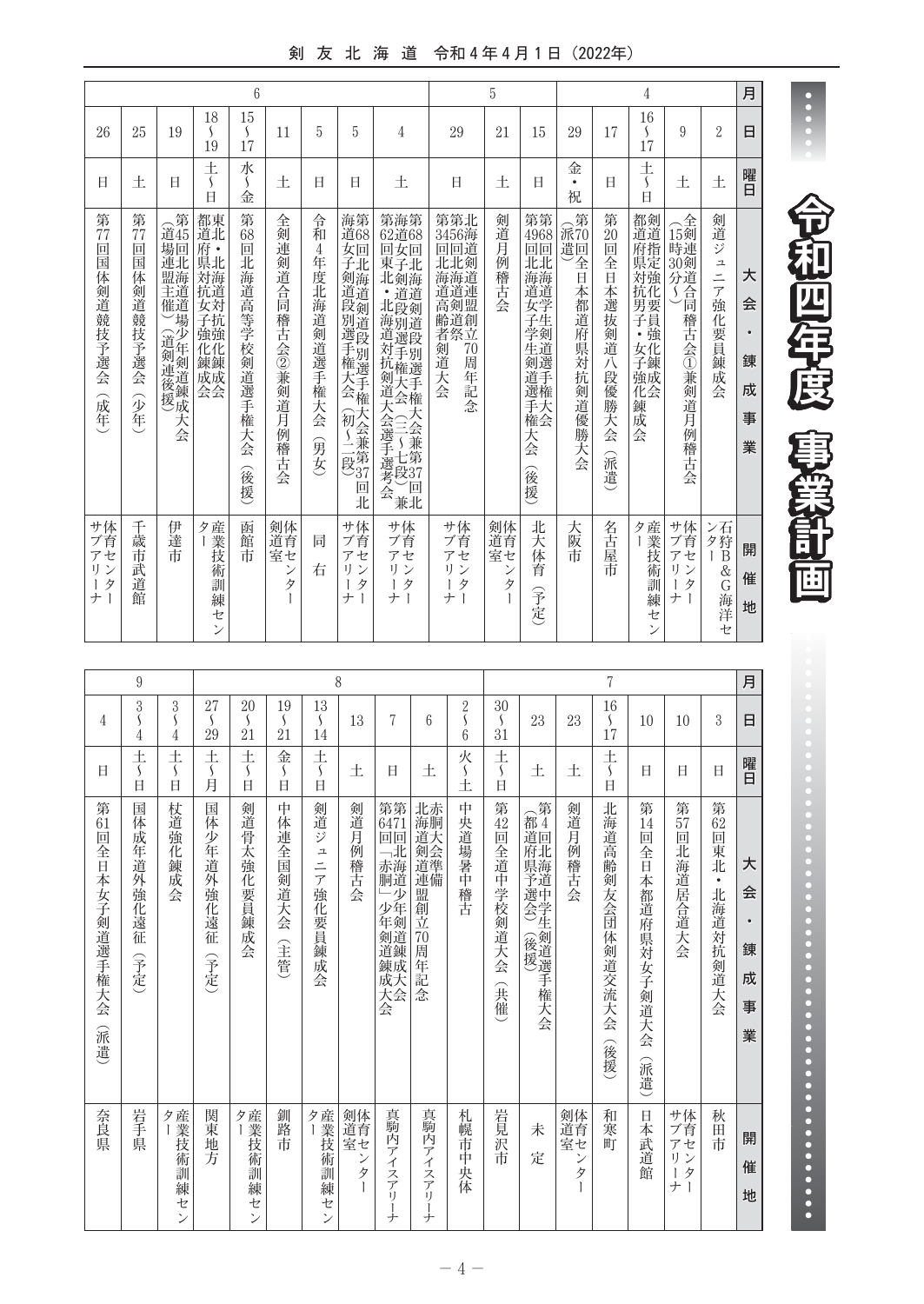## 剣 友 北 海 道 令和4年4月1日 (2022年)

| 12                               |                                           |                                         | 11                          |                        |                     |                                 |                                          |                     | 10                                           |                                      |                                 |                              |                                       |                                                 |                                                               |                                   | $\boldsymbol{9}$        |                                         |                                            |                                          | 月                          |
|----------------------------------|-------------------------------------------|-----------------------------------------|-----------------------------|------------------------|---------------------|---------------------------------|------------------------------------------|---------------------|----------------------------------------------|--------------------------------------|---------------------------------|------------------------------|---------------------------------------|-------------------------------------------------|---------------------------------------------------------------|-----------------------------------|-------------------------|-----------------------------------------|--------------------------------------------|------------------------------------------|----------------------------|
| 10                               | 23                                        | 12<br>$\mathcal{S}_{\mathcal{S}}$<br>14 | 5                           | 3                      | 30                  | 23                              | 16                                       | 16                  | 15<br>$\mathcal{L}_{\mathcal{L}}$<br>16      | 15<br>$\left\{ \right.$<br>16        | 8                               | 8                            | 3<br>Š<br>5                           | 25                                              | 19                                                            | 18                                | 18                      | 10<br>$\mathcal{S}_{\mathcal{S}}$<br>11 | 11                                         | 10                                       | 日                          |
| 土                                | 水<br>$\bullet$<br>祝                       | 土<br>$\left\{ \right.$<br>甪             | 土                           | 木<br>$\bullet$<br>祝    | Ħ                   | 日                               | 日                                        | Ħ                   | 土<br>$\boldsymbol{\mathsf{\mathsf{S}}}$<br>Ħ | 土<br>$\boldsymbol{\mathcal{S}}$<br>Ė | 土                               | 土                            | 月<br>$\mathcal{S}_{\mathcal{S}}$<br>水 | E                                               | 月<br>$\bullet$<br>祝                                           | Ħ                                 | Ħ                       | 土<br>$\boldsymbol{\mathcal{S}}$<br>Ė    | H                                          | 土                                        | 曜日                         |
| 剣道月例稽古会                          | 全第<br>主37<br> 催〕 「海道」<br>スポ<br>ツ少年団剣道交流大会 | 第34回<br>全国健康福祉祭剣道交流大<br>슺<br>(派遣)       | 全剣連剣道合同稽古会⑤兼剣道月例稽古会         | 第70回全日本剣道選手権大会<br>(派遣) | 第<br>33<br>回北海道杖道大会 | 第32回北海道団体優勝居合道大会                | 第第<br>3960<br>回北海道学生新<br>生新人剣道大会<br>(後援) | 第49回全日本杖道大会<br>(派遣) | 第<br>40<br>回北海道高齢<br>剣友会剣道大<br>슺<br>(後援      | 第58回北海道教職員剣道大会<br>(後援)               | 全剣連剣道合同稽古会④兼剣道月例稽古会             | 第<br>57<br>回全日本居合道大会<br>(派遣) | 第<br>77<br>回国民体育大会剣道大会<br>(派遣)        | 第33回北海道中学生剣道錬北海道剣道連盟創立70周年<br>成記<br>大<br>大<br>会 | 第第<br>4870<br>回北海道女子学生剣道匠出海道学生剣道優勝<br>) 優大会<br>大<br>슺<br>(後援) | 第<br>派17<br>遣回<br>全日本都道府県対抗少年剣道大会 | 第63回全日本東西対抗剣道大会<br>(派遣) | 居合道強化錬成会                                | 第71回北海道団体優北海道剣道連盟創立<br><b> 勝剣道大型</b><br>会念 | 全剣連剣道合同稽古会③<br>$\bullet$<br>剣道月例<br>一稽古会 | 大<br>会<br>錬<br>成<br>事<br>業 |
| 剣体<br>道育セ<br>$\ddot{}$<br>タ<br>Ì | 千歳市武道館                                    | 伊勢原市                                    | 剣体<br>道育セ<br>$\ddot{}$<br>タ | 日本武道館                  | 札幌<br>厚別区体育館        | サ体<br>ブ育<br>アセ<br>リン<br>タ<br>ナー | 北大体<br>(予定)                              | 藤枝市                 | 北海道青少<br>年会館                                 | 苫小牧市                                 | 剣体<br>道育セ<br>$\mathcal{V}$<br>タ | 東京都                          | 栃木県                                   | 砂川<br>市総合体育館                                    | 北大体育館<br>予定                                                   | 大阪市                               | 神戸<br>市                 | ター 産業技術訓練セ<br>$\mathcal{V}$             | 旭川<br>市総合体育館                               | 旭川<br>市総合体育館                             | 開<br>催<br>地                |

| 5<br>1                 |                                   |                                           |                                         |        | 23                                             |                     | 4                        |                                                      |                                            |                             | 月                                            | 3                   |                             | $\overline{2}$                                                                                   |                 | 13                                | 1<br>6                                |             | 7              | 12                                     | 月                               |
|------------------------|-----------------------------------|-------------------------------------------|-----------------------------------------|--------|------------------------------------------------|---------------------|--------------------------|------------------------------------------------------|--------------------------------------------|-----------------------------|----------------------------------------------|---------------------|-----------------------------|--------------------------------------------------------------------------------------------------|-----------------|-----------------------------------|---------------------------------------|-------------|----------------|----------------------------------------|---------------------------------|
| 15                     | 14                                | 14                                        | 11                                      | Í<br>5 | $\mathcal{L}_{\mathcal{L}}$<br>24              | 17                  | 16                       | 10                                                   | 9                                          | $\frac{2}{3}$               | 日                                            | 11                  | 18                          | 12                                                                                               | 14              | $\mathcal{L}_{\mathcal{L}}$<br>14 | $\mathcal{S}_{\mathcal{S}}$<br>8      | 15          | S<br>15        | 11                                     | 日                               |
| Ħ                      | 土                                 | 土                                         | 水                                       | 日<br>木 | 土<br>$\mathcal{S}_{\mathcal{S}}$<br>日          | $\Box$              | 土                        | E                                                    | 土                                          | $rac{+}{\sqrt{2}}$<br>É     | 曜日                                           | 土                   | 土                           | Ħ                                                                                                | 土               | 金<br>土                            | 金<br>$\mathcal{S}_{\mathcal{S}}$<br>É | Ħ           | 土<br>∫<br>Ħ    | Ħ                                      | 曜日                              |
| 釧路地方剣道指導者講習会<br>(協議会主催 | 釧路地<br>方剣<br>運主<br>催稽古会<br>(協議会主催 | 三役会議<br>$\bullet$<br>第<br>$1\,$<br>回常任理事会 | 会計監査                                    | 事務局休業日 | 全剣連審判法<br>ブ<br>$\Box$<br>ッ<br>ク<br>研<br>修<br>会 | 杖道指導者講習会            | 杖道指導者講習会<br>(部会事業)<br>午後 | 剣道中堅指導者講習会                                           | 講師要員講習会午後                                  | 第<br>57<br>回剣道中央講習会<br>(派遣) | 講<br>習<br>会<br>$\bullet$<br>審<br>査<br>会<br>等 | 剣道月例<br>3稽古<br>会    | 全剣連剣道合同稽古会⑥兼剣道月例稽古会         | 第第<br>1571<br>回回<br>全日本都道府県対抗<br><b>元女子予選会</b>                                                   | 剣道月例稽古会         | 第<br>42<br>回<br>北海道高等学校新人剣道大<br>会 | 第23回北海道中学校新人剣道大会<br>(後援)              | 中<br>央道場鏡開き | 中央道場寒稽古        | 全剣連指導法<br>ブ<br>$\Box$<br>ッ<br>ク<br>研修会 | 大<br>会<br>٠<br>錬<br>成<br>事<br>業 |
| 同<br>右                 | 鶴<br>ケ<br>岱武道館                    | 体育<br>セ<br>$\mathcal{V}$<br>タ<br>小<br>研   | 体育<br>セ<br>$\mathcal{V}$<br>タ<br>小<br>研 |        | 剣体<br>道育セ<br>ン<br>タ                            | 剣体<br>道育セ<br>ン<br>タ | 剣体<br>道育セ<br>ン<br>タ      | <sup>サ体</sup><br>$\overline{f}$<br>セ<br>1)<br>タ<br>ナ | サ体<br>ブ育<br>アセ<br>IJ<br>ン<br>ľ<br>タ<br>$+$ | 神戸<br>市                     | 開<br>催<br>地                                  | 剣体<br>道育セ<br>ン<br>タ | 剣体<br>道<br>室<br>室<br>ン<br>タ | サ体<br>ブ育<br>$\overline{f}$<br>セ<br>IJ<br>$\mathcal{V}$<br>タ<br>$\mathbf{I}$<br>ナ<br>$\mathbf{I}$ | 剣体<br>道育セ<br>ンタ | 千歳市武道館                            | 千歳市武道館                                | 同<br>右      | 札幌市<br>中<br>央体 | 千歳市武道館                                 | 開<br>催<br>地                     |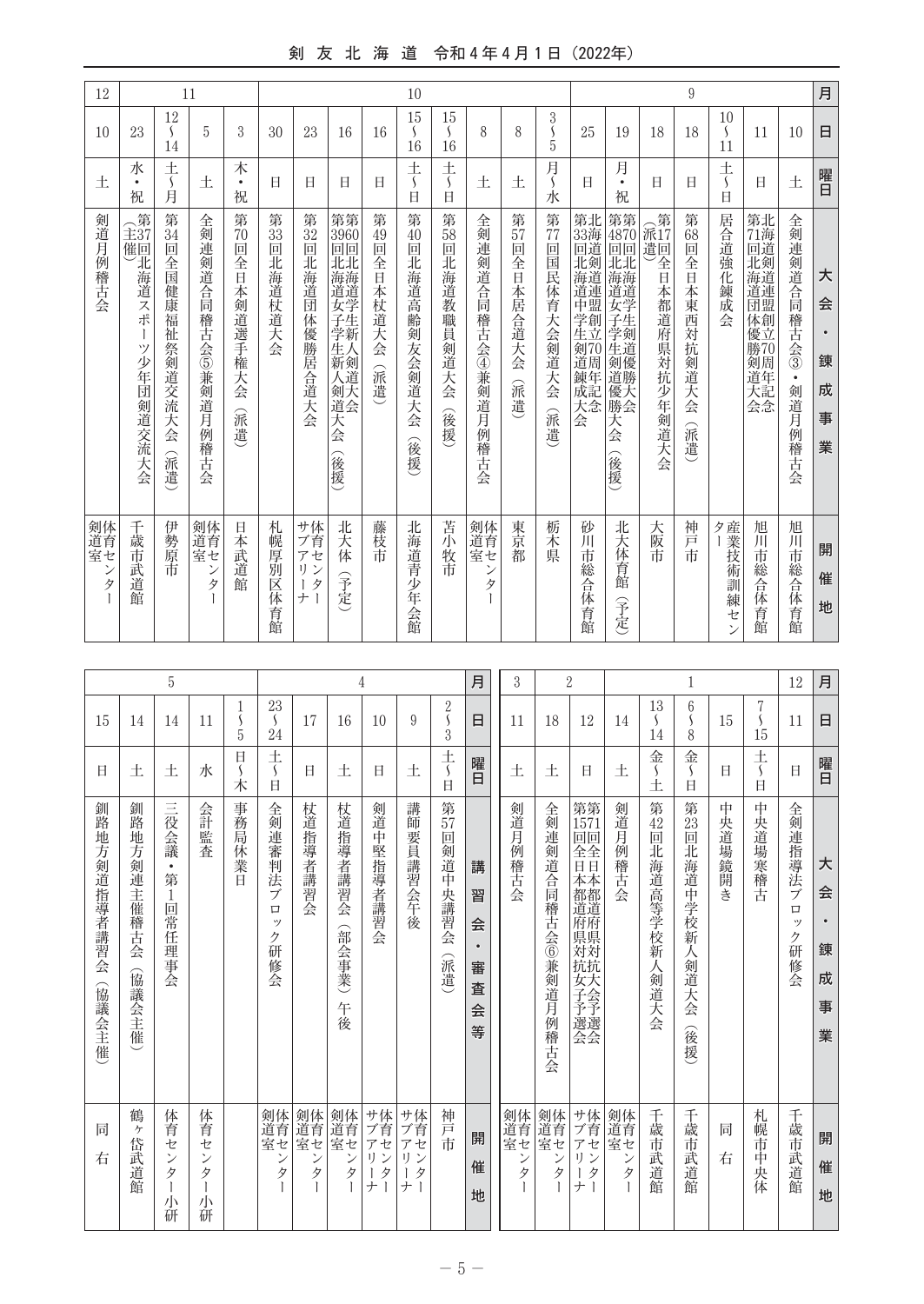## 剣 友 北 海 道 令和4年4月1日 (2022年)

| 月 | 日              | 曜日                  | 講<br>習<br>슾<br>$\bullet$<br>審<br>査<br>슾<br>等      | 開<br>催<br>地                      |
|---|----------------|---------------------|---------------------------------------------------|----------------------------------|
| 5 | 28             | 土                   | <b>第1</b><br>回<br>理事会、<br>第<br>1<br>回評議員会         | 体育セ<br>$\mathcal V$<br>タ<br>- 講堂 |
|   | 18             | 土                   | 檜山地方協議会稽古会<br>(協議会主催                              | 檜<br>Щ<br>人材開発体育館                |
|   | 19             | 日                   | 檜山地方協議会指導者講習会<br>(協議会主催)                          | 同<br>右                           |
| 6 | 18             | 土                   | 根室地方剣連主催稽古会<br>(協議会主催                             | 中標津武道館                           |
|   | 19             | 日                   | 根室地<br>方剣道指導者講習会<br>(協議<br>《会主催                   | 同<br>右                           |
|   | $\overline{2}$ | 土                   | 石狩地方協議会剣道稽古会<br>(協議会主催                            | 北広島市総合体育館                        |
|   | 3              | 日                   | (協議会主催) 石狩地方協議<br>会剣道指導者講習会                       | 同<br>右                           |
|   | 9              | 土                   | 地域交流稽古会                                           | 留萌市<br>スポ<br>セ<br>$\mathcal{V}$  |
|   | 10             | 日                   | 剣道第<br>$\overline{\phantom{0}}$<br>種審査会①<br>留萌市   | 同<br>右                           |
|   | 16             | 土                   | 事務局振替休日                                           |                                  |
|   | 16             | 土                   | 地域交流稽古会                                           | Л<br>沿<br>公園体育館                  |
|   | 17             | 日                   | 剣道第<br>$\overline{\phantom{0}}$<br>種審査会2<br>(苦小牧市 | 同<br>右                           |
| 7 | 17             | Ħ                   | 地域交流稽古会                                           | 武函<br>館ア<br>IJ<br>ナ              |
|   | 18             | 月<br>$\bullet$<br>祝 | 剣道第<br>$\overline{\phantom{a}}$<br>種審査会3<br>(函館市  | 同<br>右                           |
|   | 23             | 土                   | 十勝地方協議会剣道稽古会<br>(協議会主催                            | 音更町武道館                           |
|   | 24             | Ħ                   | :協議会主催)<br>勝地方協議会剣道指導者講習会                         | 音更<br>町総合体育館                     |
|   | 23             | 土                   | 全後志協議会剣道稽古会<br>(協議会主催                             | 仁木町開発センタ<br>Ť                    |
|   | 24             | Ħ                   | 全後志協議会剣道指導者講習会<br>(協議会主催                          | 余市<br>町総合体育館                     |
|   | 23             | 土                   | 杖道前<br>期講習会<br>(午後)                               | 白石区体育館                           |
|   | 24             | Ħ                   | 杖道前期講習会                                           | 同<br>右                           |
|   | 24             | 日                   | 少年剣道講習会①                                          | 室蘭市総合体育館                         |

|                                                   |                  |                     |                          |                                      |              | $\boldsymbol{9}$  |                             |                                                   |                                           |                                                   |          |                 |                             |                 |                        | 8                    |                         |                                         |                                                                                                                   |                                                                  | 月                               |
|---------------------------------------------------|------------------|---------------------|--------------------------|--------------------------------------|--------------|-------------------|-----------------------------|---------------------------------------------------|-------------------------------------------|---------------------------------------------------|----------|-----------------|-----------------------------|-----------------|------------------------|----------------------|-------------------------|-----------------------------------------|-------------------------------------------------------------------------------------------------------------------|------------------------------------------------------------------|---------------------------------|
| 23                                                | 22               | 18                  | 18                       | 17                                   | 17           | 4                 | 4                           | $\overline{4}$                                    | 3                                         | 4                                                 | 3        | 28              | 27                          | 28              | 27                     | 21                   | 20                      | 13<br>$\mathcal{S}_{\mathcal{S}}$<br>15 | 7                                                                                                                 | $6\phantom{.}6$<br>$\mathcal{S}_{\mathcal{S}}$<br>$\overline{7}$ | 日                               |
| 金<br>$\bullet$<br>祝                               | 木                | Ħ                   | Ħ                        | 土                                    | 土            | Ħ                 | Ħ                           | Ħ                                                 | 土                                         | 日                                                 | 土        | Ħ               | 土                           | Ħ               | 土                      | Ħ                    | 土                       | 土〜月                                     | Ħ                                                                                                                 | $rac{+}{\sqrt{2}}$<br>$\overline{H}$                             | 曜日                              |
| 剣道第<br>$\overline{\phantom{0}}$<br>種審査会6<br>(帯広市) | 地域交流<br>端稽古会     | 函館地区居合道講習会<br>(協議会) | 剣道第二種審査会①<br>旭<br>Л<br>市 | 地域交流稽古会                              | 事務局振替休<br>業日 | 少年剣道講習会③<br>(全十勝) | 少年剣道講習会②<br>(苦前)<br>町       | 剣道第<br>$\overline{\phantom{a}}$<br>種審査会の<br>(釧路市) | 地域交流稽古会                                   | 剣道第<br>$\overline{\phantom{0}}$<br>種審査会④<br>(小樽市) | 地域交流稽古会  | (協議会主催)程道指導者講習会 | 網走管内協議会剣道稽古会<br>(協議会主催)     | (協議会主催)程道指導者講習会 | 胆振地方協議会剣道稽古会<br>(協議会主催 | (協議会主催)(協議会創道指導者講習会) | 宗谷管内協議会剣道稽古会<br>(協議会主催) | 事務局夏期休暇                                 | 居合道<br>$\overline{\phantom{0}}$<br>$\bullet$<br>$\overline{\phantom{a}}$<br>$\overline{\phantom{0}}$<br> 種審査<br>会 | 居合道前期講習会                                                         | 講<br>習<br>会<br>審<br>査<br>会<br>等 |
| 同<br>右                                            | 帯広<br>市<br>総合体育館 | 函館市                 | 同<br>右                   | 武東<br>道光<br>)<br>館ス<br>ポ<br>Ť<br>ツ公園 |              | 音更町総合体育館          | 苫前<br>スポセ<br>$\overline{v}$ | 同<br>右                                            | 湿原<br>の<br>風<br>$\overline{f}$<br>IJ<br>ナ | ţ١<br>なきたコミ<br>ゼ<br>$\overline{ }$                | 小樽市総合体育館 | 同<br>右          | 紋別市スポ<br>セ<br>$\mathcal{V}$ | 同<br>右          | 川沿公園体育館                | 同<br>右               | 枝幸町総合体育館                |                                         | 同<br>右                                                                                                            | 札幌市南区体育館                                                         | 開<br>催<br>地                     |